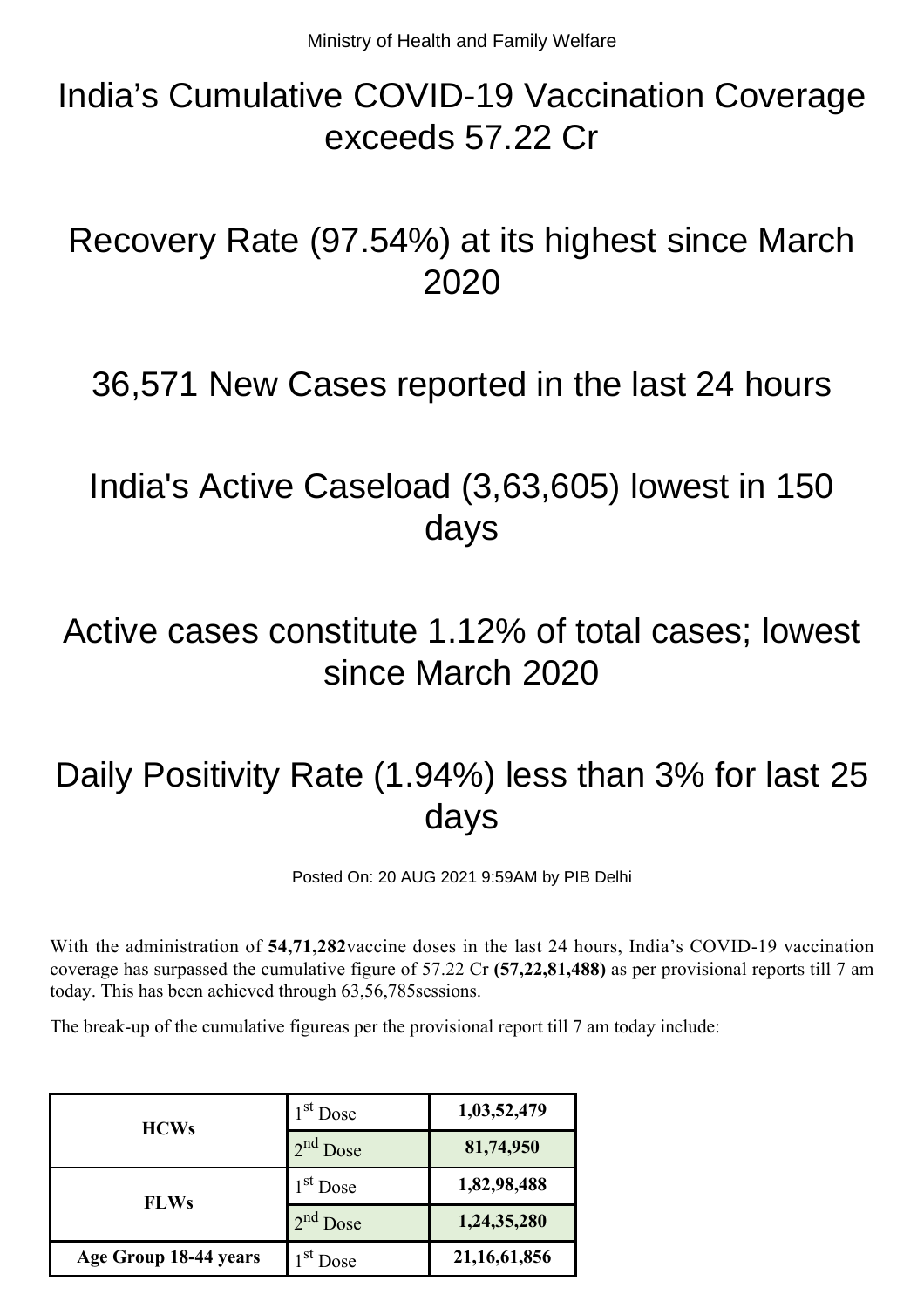|                       | $2nd$ Dose           | 1,79,81,125     |
|-----------------------|----------------------|-----------------|
| Age Group 45-59 years | $1st$ Dose           | 12, 13, 60, 599 |
|                       | 2 <sup>nd</sup> Dose | 4,77,77,706     |
| Over 60 years         | $1st$ Dose           | 8,28,12,609     |
|                       | $2nd$ Dose           | 4, 14, 26, 396  |
| <b>Total</b>          |                      | 57, 22, 81, 488 |

The Union Government is committed to accelerating the pace and expanding the scope of COVID-19 vaccination throughout the country.

The recovery of**36,555** patients in the last 24 hours has increased the cumulative tally of recovered patients (since the beginning of the pandemic) to **3,15,61,635.**



Consequently, India's recovery rate stands at **97.54%**, the highest since March 2020.

Sustained and collaborative efforts by the Centre and the States/UTs continue the trend of less than 50,000 Daily New Cases that is being reported for fifty-four consecutive days now.

36,571 new cases were reported in the last 24 hours.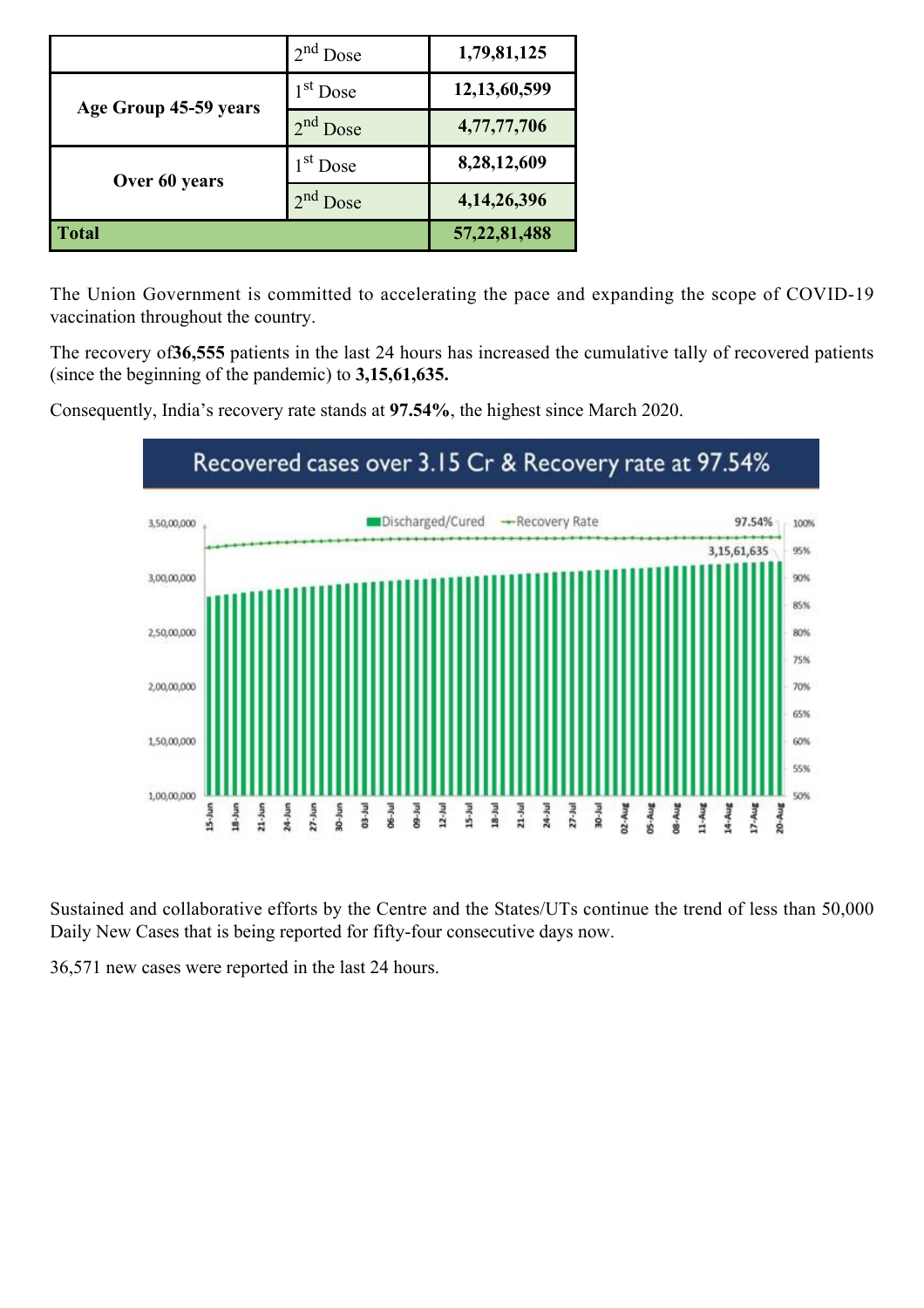#### 36k New Cases reported in last 24 hrs



High recoveries and a low number of new cases have subsided the Active Caseload to **3,63,605**which is atits **lowest in 150 days.** Active cases presently form only **1.12%** of the country's total Positive Cases which is the lowest since March 2020.



The testing capacity across the country continues to be expanded. The last 24 hours saw a total of 18,86,271tests being conducted. India has so far conducted over **50.26 Cr (50,26,99,702**) cumulative tests.

While testing capacity has been enhanced across the country, **Weekly Positivity Rate at 1.93% remains less than 3% for the last 56 days now.** The **Daily Positivity rate also stands at 1.94%.** The daily Positivity rate has remained below 3% for the last 25 days and below 5% for 74 consecutive days now.